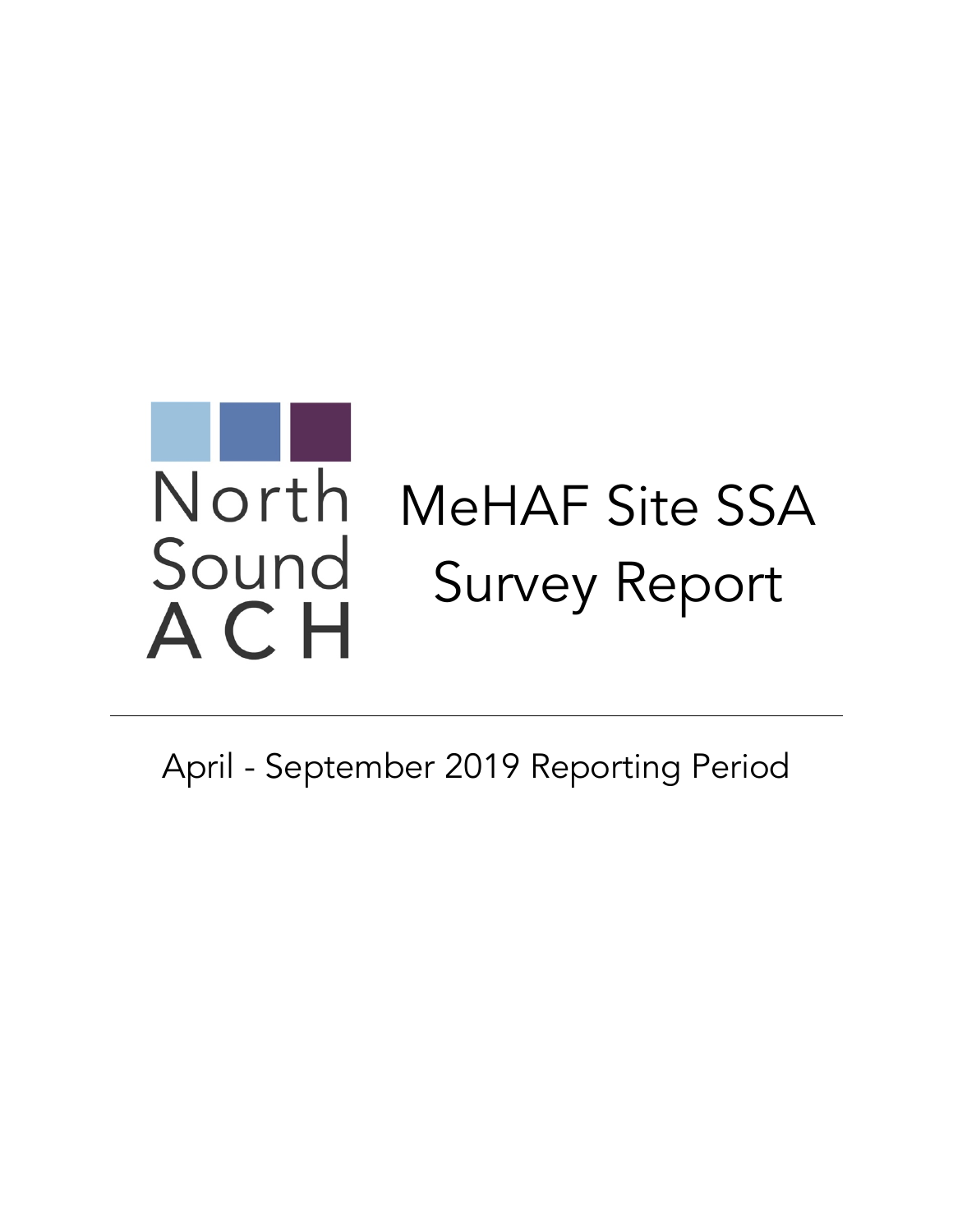# **Background**

The Maine Health Access Foundation (MeHAF) developed the Site Self-Assessment (SSA) survey, known as the MeHAF SSA Survey, to assess levels of primary and behavioral care integration focused on two domains: 1) integrated services and patient and familycenteredness, and 2) practice/organization characteristics. The MeHAF SSA Survey asks physical health and behavioral health sites to rate 12 characteristics from domain one and nine characteristics from domain two based on the site's level of bi-directional integration. Characteristics are rated on a scale of 1 to 10, with 10 being complete integration and 1 being no integration. See Appendix A for the complete MeHAF SSA Survey.

The Washington State Health Care Authority required that all Medication Transformation Project (MTP) partnering practices participating in Project 2A (Bi-Directional Integration) complete both domains of the MeHAF SSA Survey twice a year for each site participating in the project area.

The North Sound Accountable Community of Health (North Sound ACH) divided Project 2A into two strategies: Strategy 3.1: Integrate Behavioral Health Services in Primary Care Setting, and Strategy 3.2: Integrate Physical Health Services in Behavioral Health Settings. All partners committed to either strategy were required to complete, at the site level, the MeHAF SSA Survey for the second reporting period of DSRIP Year 3 (2019) and return it to the North Sound ACH by October 31, 2019. Partners were asked to report for the second and third quarters of the year, April 1, 2019 to September 30, 2019. See Appendix B for a complete list of North Sound ACH partners committed to bidirectional integration Strategies.

### Purpose

Bi-directional integration addresses physical and behavioral health needs in one system through an integrated network of providers. This whole-person care approach offers better coordination of care for patients and more seamless access to the services needed.

The MeHAF SSA Survey is designed to show the current status of a practice's bidirectional integration to encourage conversations among integrated care team members about their current status and where they would like to be in the future. The purpose of having Medicaid Transformation Partners complete the MeHAF SSA is to understand the current extent of integration and help show changes made over time.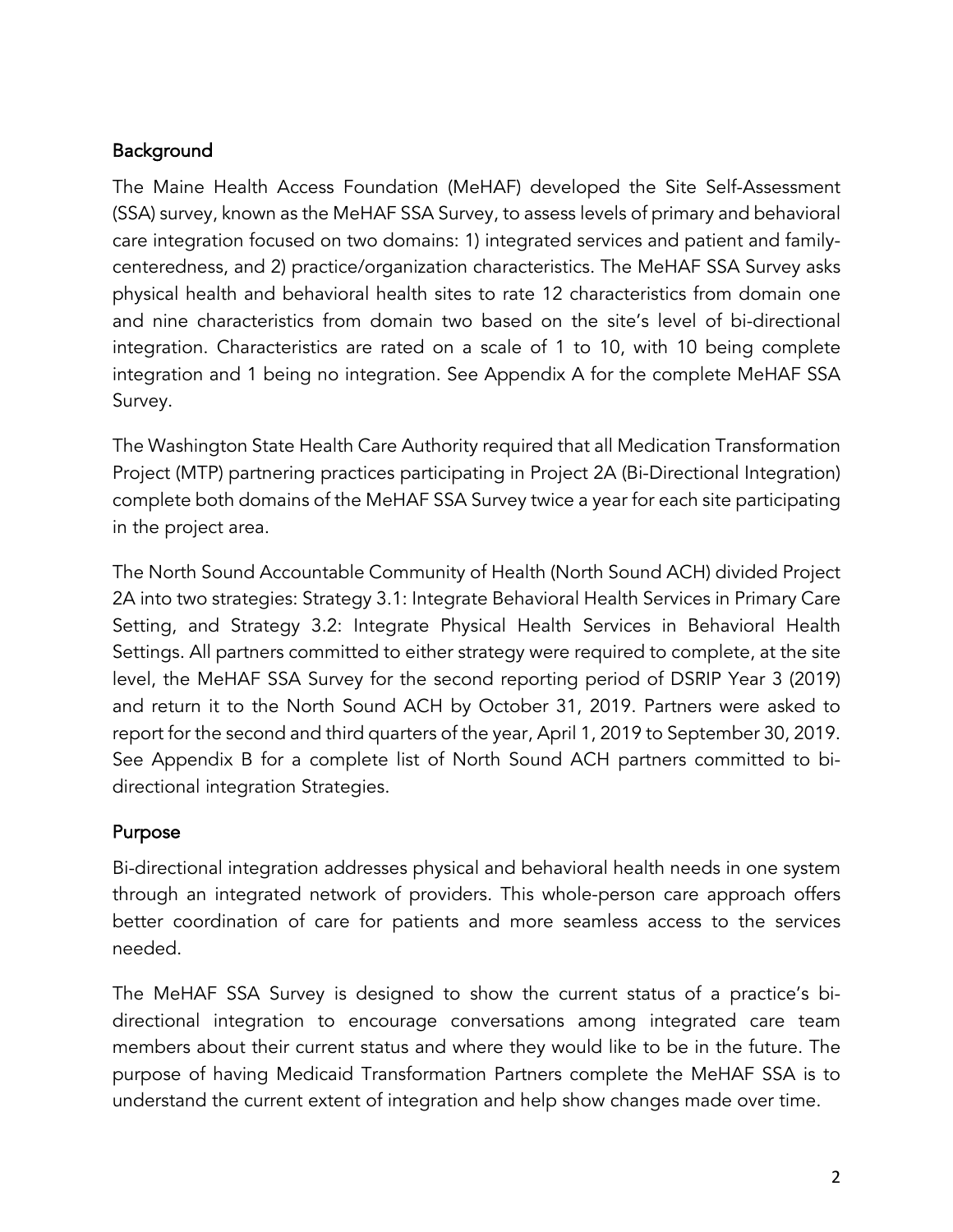Of North Sound ACH's 49 MTP partners, 18 (36.7%) have committed to bi-directional integration strategies. Of these 18 partners, 10 (55.9%) have committed to Strategy 3.1: Integrate Behavioral Health Services in Primary Care Settings, one (38.9%) has committed to Strategy 3.2: Integrate Physical Health Services in Behavioral Health Settings, and seven (5.6%) are committed to both strategies. (Figure 1)





### Results

Of the 18 partners committed to bi-directional integration strategies, 18 (100.0%) completed a total of 105 MeHAF SSA surveys and submitted them to the North Sound ACH, a 29.6% increase from April 2019 reporting. The number of surveys submitted per organization ranged from one to 30, with the average number submitted per organization being 5.8. (See Appendix C)

Nearly two-thirds (62.9%) of the MeHAF SSA surveys submitted indicated that the survey had been completed by a team, ten of the surveys (9.5%) did not indicate whether or not the survey was filled out by a team or by one individual. Ninety-eight sites (93.3%) indicated the role of the individual completing the survey with the most common being directors (40.8%), such as clinical and department directors, and managers (40.8%), such as program and clinic managers. The remaining roles of those completing the surveys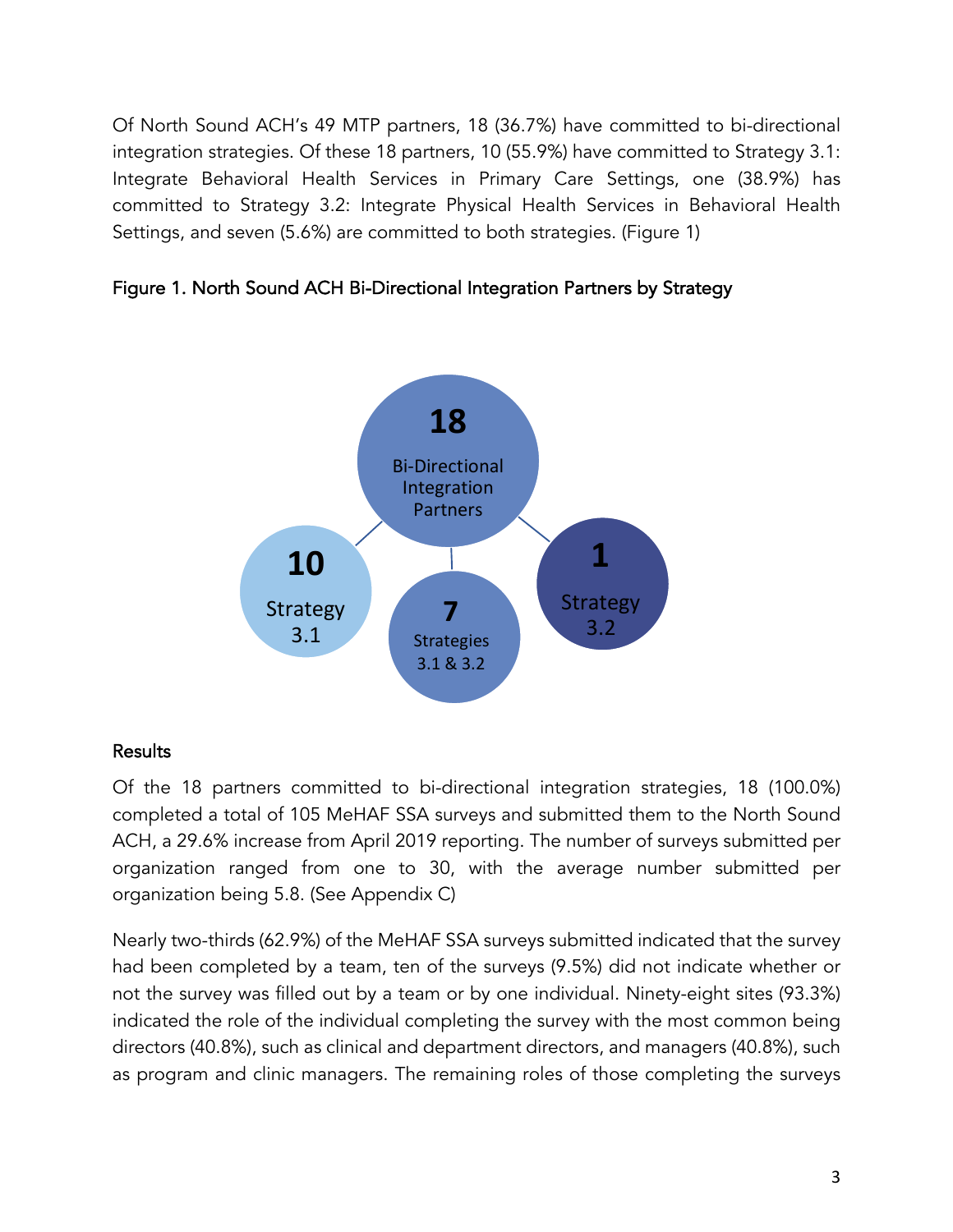included supervisors (5), chief executive officers (4), clinicians (3), coordinators (3), administrators (2), and chief operating officers (1).

When reviewing the data for the completed MeHAF SSA Surveys, several areas where organizations were excelling in bi-directional integration were apparent, and several opportunities for improvement also arose.

# *Strengths*

Characteristic 1 from Section II: Practice/Organization, organizational leadership for integrated care, received the highest average score of 6.7, with 49 sites (47.1%) scoring an 8 or above (Section II, Question 1). A score of 8, 9, or 10 indicates that leadership "*strongly supports care integration as a part of the site's expected change in delivery strategy; provides support and/or resources for team time, staff education, information systems, etc.; integration project leaders viewed as organizational role models*." Nine of the sites (8.7%) reported the maximum score of 10. (Figure 2)



# Figure 2. Organizational Leadership for Integrated Care, n=104.

...does not exist or shows little interest

...is supportive in a general way, but views this initiative as a 'special project' rather than a change in usual care

...is provided by senior administrators, as one of a number of ongoing quality improvement initiatives; few internal resources supplied (such as staff time for team meetings)

...strongly supports care integration as a part of the site's expected change in delivery strategy; provides support and/or resources for team time, staff education, information systems, etc.; integration project leaders viewed as organizational role models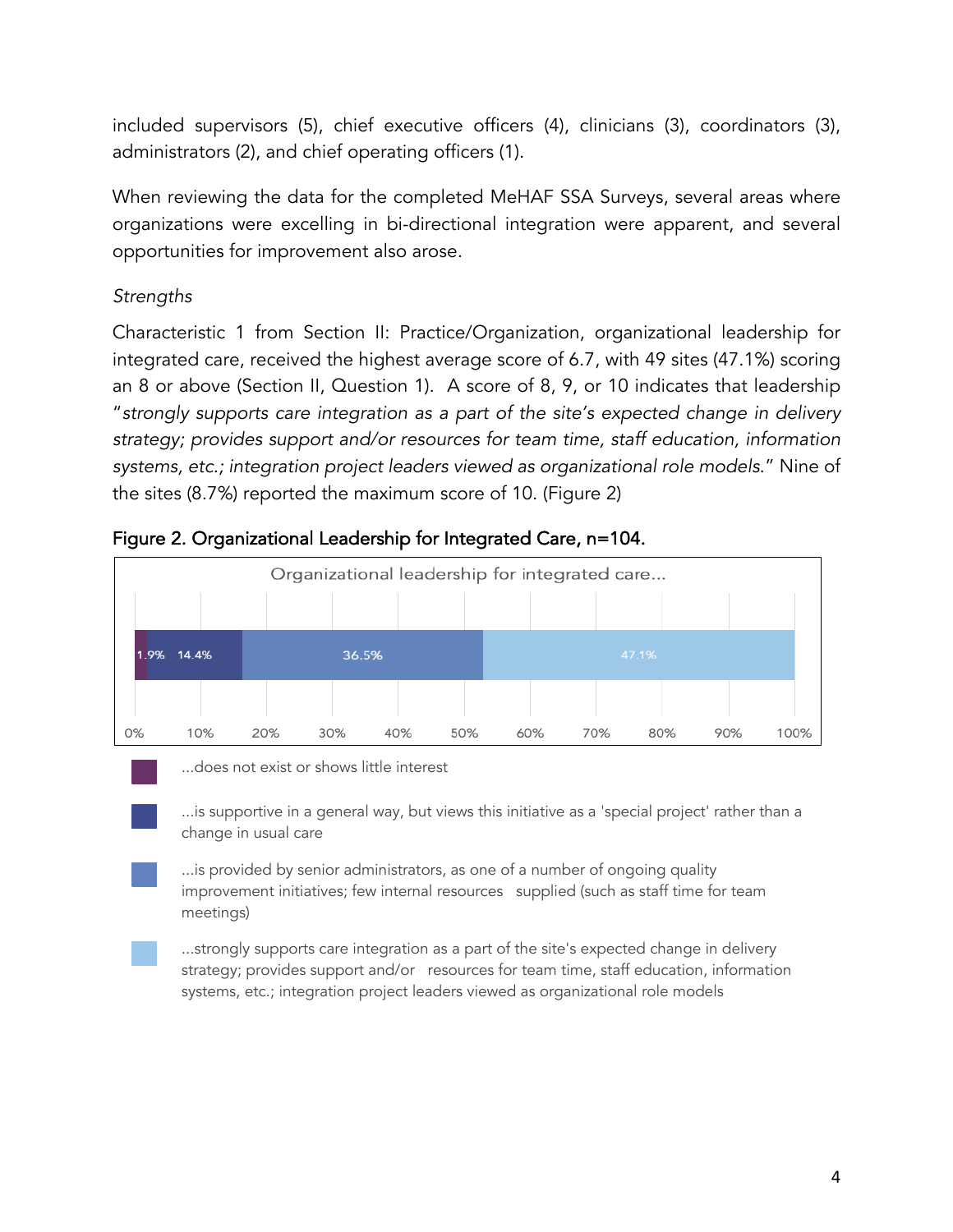The second highest average score was for Characteristic 8 from Section I: Integrated Services and Patient and Family-Centeredness. This characteristic was for social support for patients to implement recommended treatments (Section I, Question 8). The average score for this question was 6.6, with 41 sites (39.0%) scoring 8 or above. A site that scored an 8, 9, or 10 indicated that it is "*part of standard practice to assess needs, link patients*  with services, and follow up on social support plans using household, community, or *other resources*." Five of the sites (4.8%) scored at the highest score of 10. (Figure 3)



Figure 3. Social Support for Patients to Implement Recommended Treatment, n=105.



…is not addressed

…is discussed in general terms, not based on an assessment of patient's individual needs or resources

…is encouraged through collaborative exploration of resources available to meet individual needs



…is part of standard practice, to assess needs, link patients with services and follow-up on social support plans using household, community, or other resources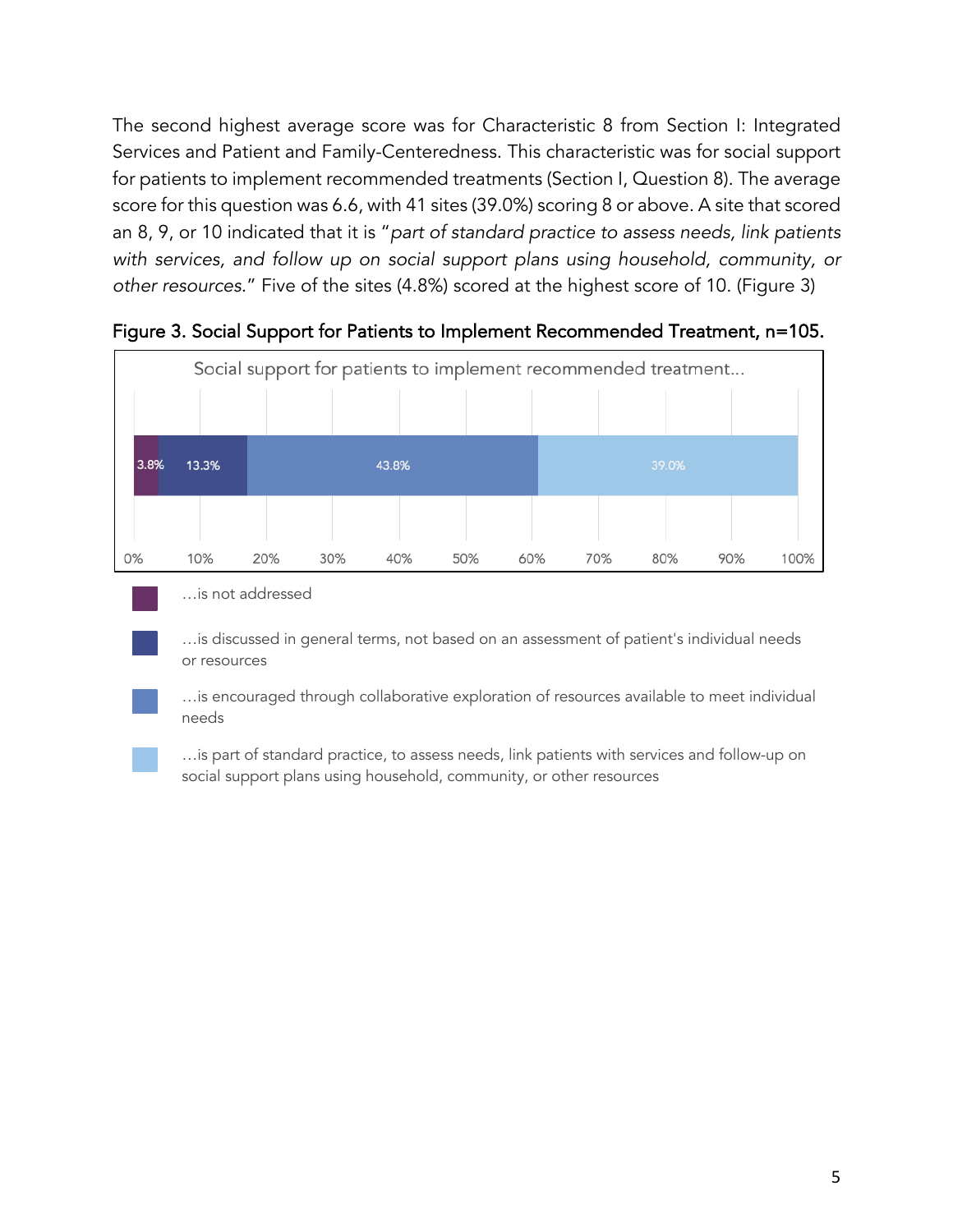# *Opportunities*

Characteristic 8 from Section II: Practice/Organization, physician, team, and staff education and training for integrated care, received the lowest average score of 3.9, with 66 sites (62.9%) scoring a 4 or below (Section II, Question 8). A site with a score of 1, 2, 3, or 4 indicated that staff education and training either did not occur at all (score of 1) or "*occurs on a limited basis without routine follow-up or monitoring; methods mostly didactic*" (score of 2, 3, or 4). Thirteen of the sites (12.4%) scored at the lowest score of 1. (Figure 4) While this was also the lowest scoring characteristic from April 2019 reporting, it did increase 5.4% from 3.7 to 3.9, indicating a positive change.

# Figure 4. Physician, Team, and Staff Education and Training for Integrated Care, n=105.





…does not occur

…occurs on a limited basis without routine follow-up or monitoring; methods mostly didactic

… is provided for some team members using established and standardized materials, protocols, or curricula; includes behavioral change methods such as modeling practice for role changes; training monitored for staff participation

…is supported and incentivized by the site for all providers; continuing education about integration and evidence-based practice is routinely provided to maintain knowledge and skills; job descriptions reflect skills and orientation to care integration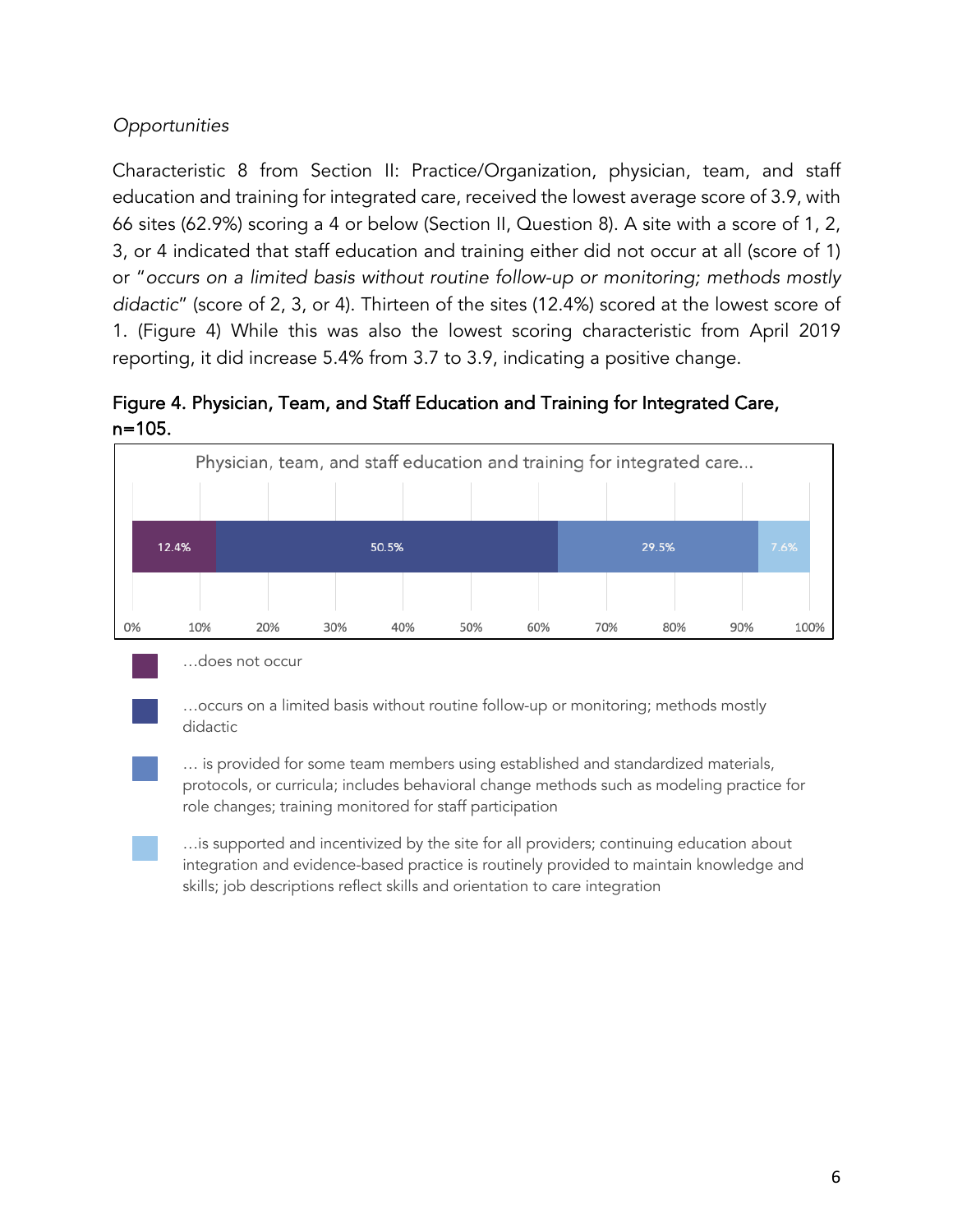Characteristic 9 from Section II: Practice/Organization, funding source and resources, received the second lowest average score of 4.0, with 63 sites (63.0%) scoring a 4 or below (Section II, Question 9). A site with a score of 1 indicated that "*a single grant or funding source* [was used for integrated care]; *no shared resource streams* [were in use]." A site with a score of 2, 3, or 4 indicated that "*separate physical care/mental health/behavioral health funding streams* [were in use*], but all contribute to costs of integrated care; few resources from participating organizations/agencies*." Twenty-seven of the sites (27.0%) scored at the lowest score of 1. (Figure 5) This was also the second lowest scoring characteristic in April 2019, but the score did increase 5.3% from 3.8 to 4.0.



#### Figure 5. Funding Sources and Resources, n=100.



… a single grant or funding; no shared resource stream

…separate physical care/mental health/behavioral health funding streams, but all contribute to costs of integrated care; few resources from participating organizations/agencies



…separate funding streams, but some sharing of on-site expenses; available billing codes used for new services; agencies contribute some resources to support change to integration, such as in-kind staff or expenses of provider training

…fully integrated funding, with resources shared across providers; maximization of billing for all types of treatment; resources and staffing used flexibly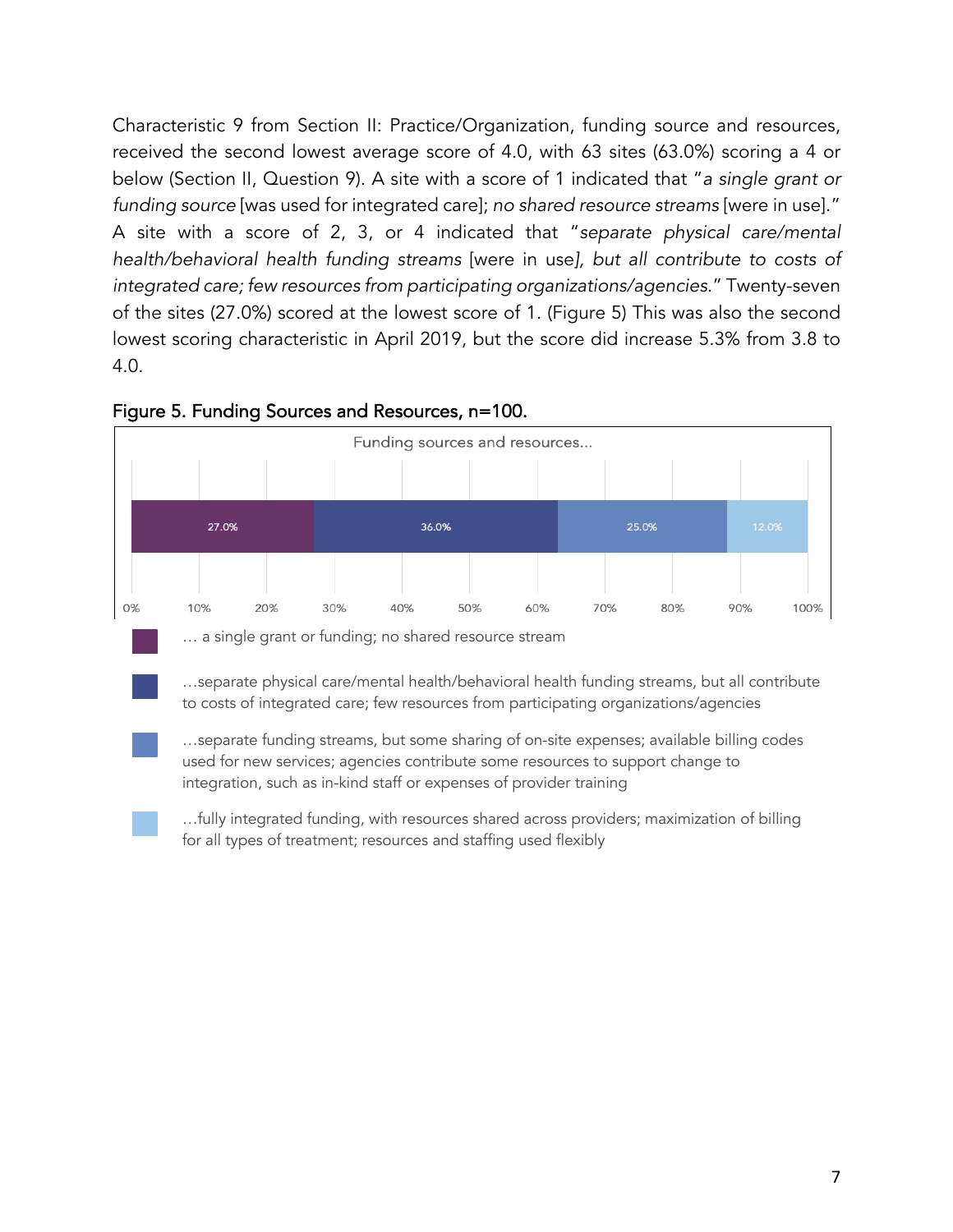### **Conclusions**

Although the level of integration varies greatly among the 18 committed North Sound ACH partners, a few themes emerged from the October 2019 reporting. Many of the sites reported strong levels of organizational leadership support of integrated care with nearly half reporting strong levels of support and resources. The organizations reporting high levels of leadership support may serve as useful case studies to provide sites that are struggling to get leadership buy-in to learn about successful best practices.

Given that staff education and training fell on the lowest end of the scale for integration for the second reporting period in a row, it is obvious that this is an area of need across the North Sound region. Peer learnings, case studies, and other forms of collaboration, as well as hosted training and technical assistance from the North Sound ACH or their partners, will be valuable to assist partnering sites in increasing the knowledge and abilities of staff to integrate care.

The majority of the other integration characteristics evaluated in the MeHAF SSA Survey fall in the middle of the integration scale. This indicates that significant work has already been done in the region to work towards truly integrated care, but also highlights a need for continued education, support, and assistance to the North Sound ACH partners. However, we have seen some areas where significant progress has been made since April 2019 reporting. The largest increase was seen for Characteristic 11 of Section 11, tracking of vulnerable patient groups that require additional monitoring and intervention, with a 25.6% increase from 3.9 to 4.9. Characteristic 10 of Section 1, patient care that is based on (or informed by) best practice evidence for prescribing of psychotropic medications, also had a significant increase of 15.7% from 5.1 to 5.9.

Three characteristics showed a decrease in the average score. Characteristic 2 of Section 1 (screening and assessment for emotional/behavioral health needs) decreased by 7.7%, Characteristic 5 of Section 1 (patient/family involvement in care plan) decreased by 4.8%, and Characteristic 6 of Section 1 (communication with patients about integrated care) decreased 2.0%. Figures 6 and 7 outline the average scores for both sections from April 2019 and October 2019 reporting. While there appears to be some significant changes in scores, it is difficult to know whether these are artificial due to the increase in MeHAF SSA surveys submitted or whether it accurately depicts changes in bi-directional integration. Future reporting will allow us to better understand changes in scores, as we have finalized the sites participating in bi-directional integration.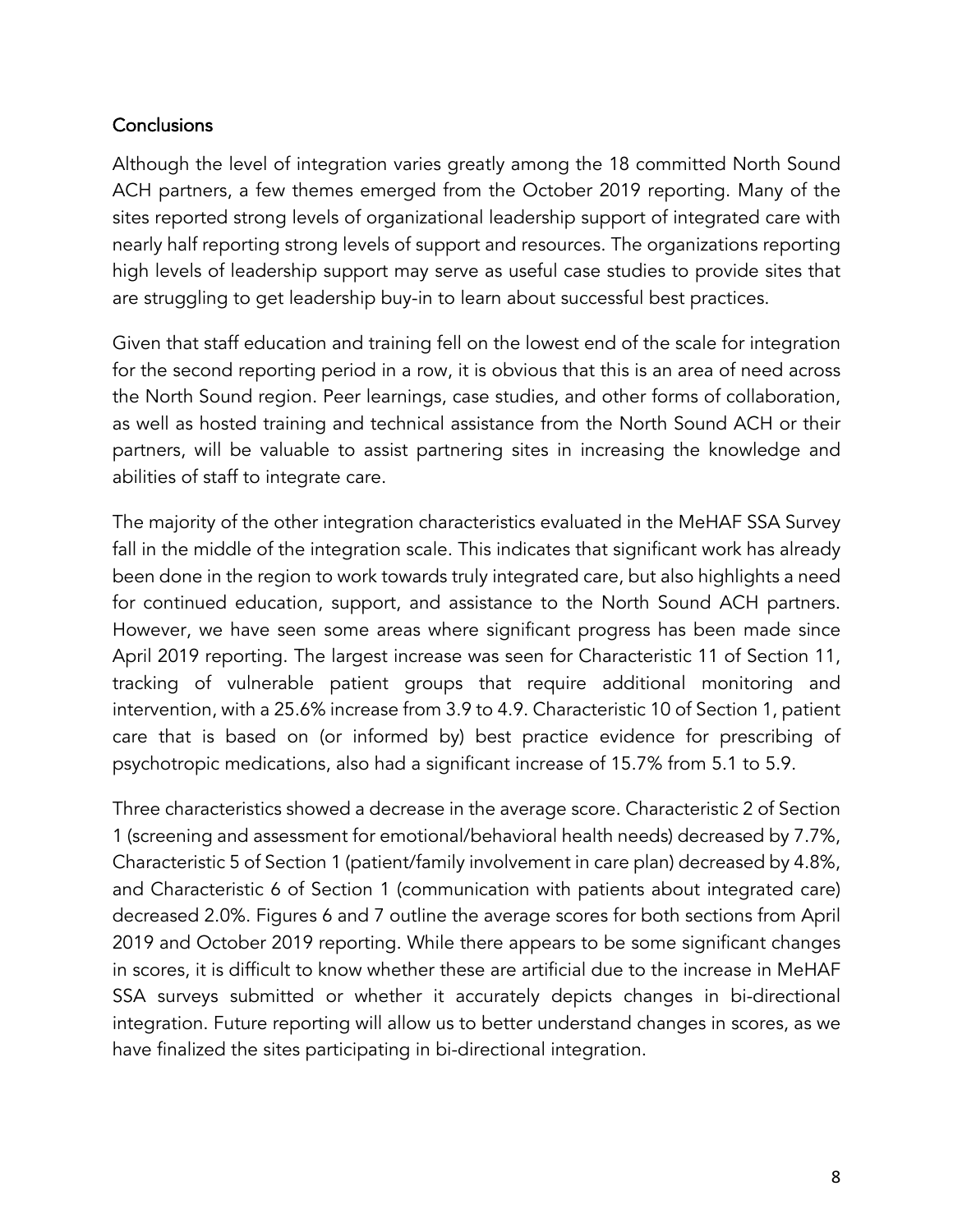

Figure 6. Trends in Section I Average Scores from 2019 Reporting.

Figure 7. Trends in Section II Average Scores from 2019 Reporting.

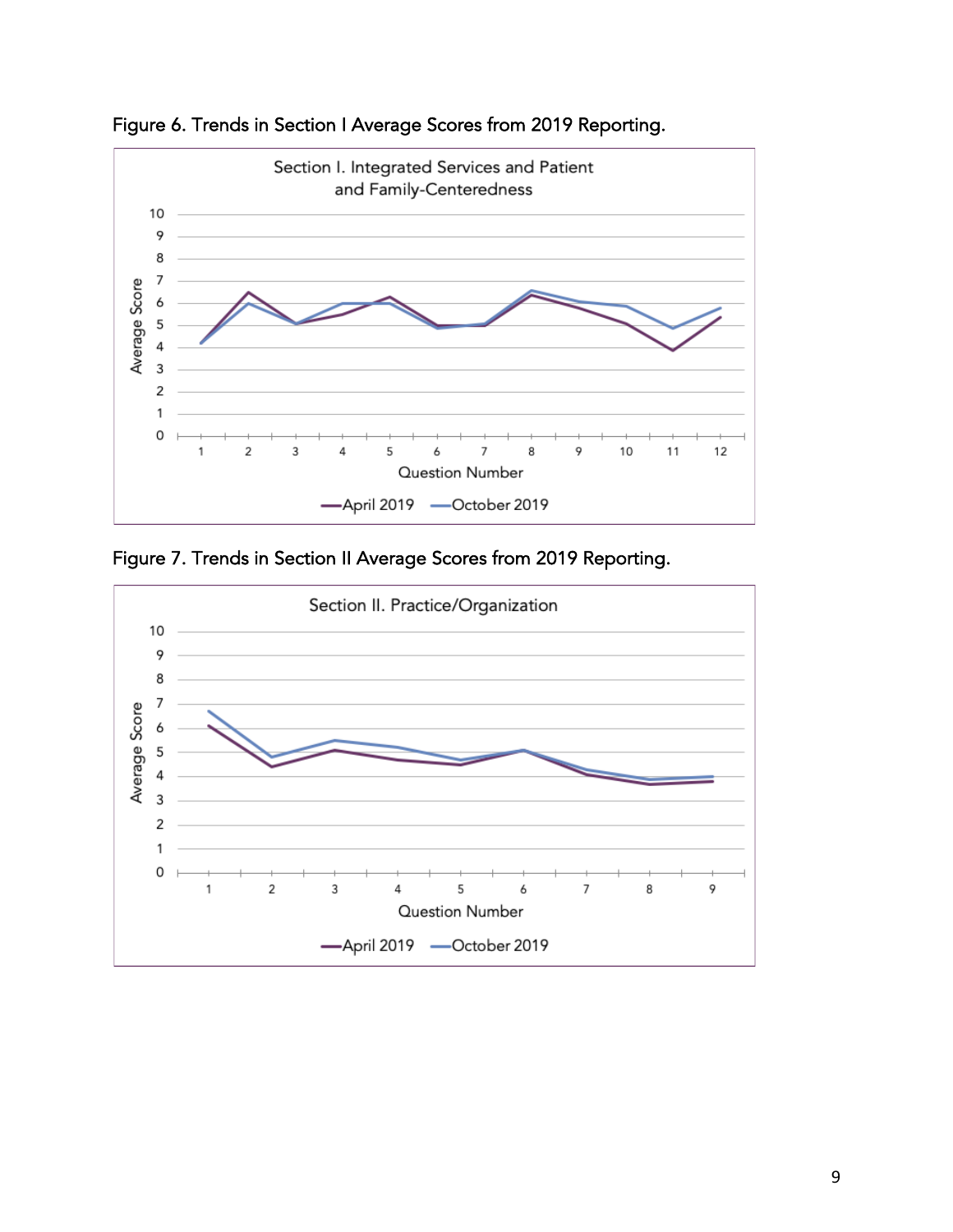Next, the North Sound ACH will complete a review of the findings from the MeHAF SSA Surveys to identify areas of need/technical assistance as well as potential areas for partner collaboration and shared learnings. This information will be gained through staff reviews of individual partners surveys and during site visits. MeHAF SSA Surveys will continue to be collected from North Sound ACH partners every six months. Analysis of future MeHAF SSA reporting will allow for ongoing monitoring of partner progress towards bi-directional integration and will allow staff and partners to identify strengths and opportunities for growth.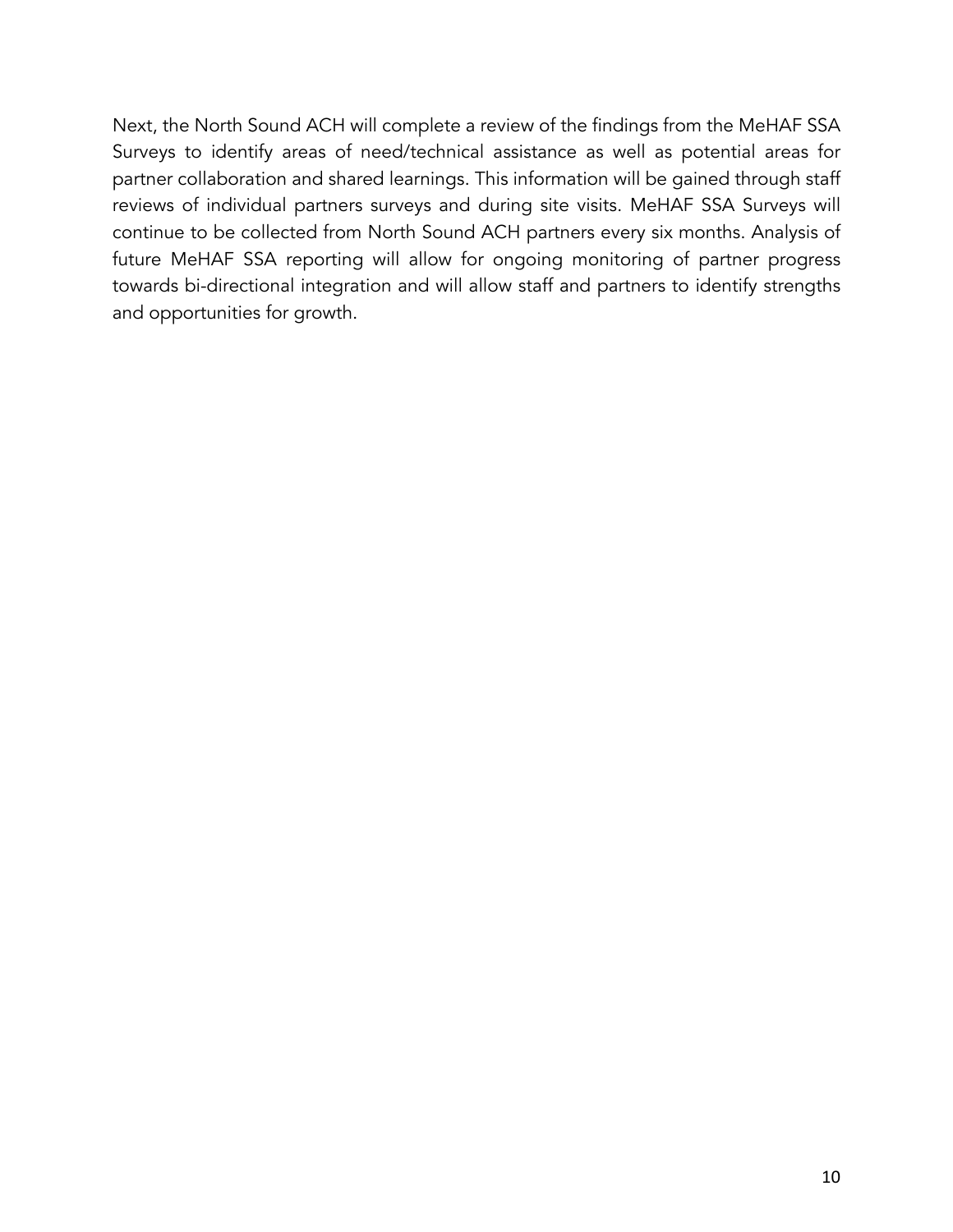| ັ<br>Characteristic                                                                                                                                                                                                                                  | 1                       | $\overline{2}$          | 3                       | 4                       | 5                       | 6                       | 7            | 8                       | 9                       | . .<br>10               | Avg |
|------------------------------------------------------------------------------------------------------------------------------------------------------------------------------------------------------------------------------------------------------|-------------------------|-------------------------|-------------------------|-------------------------|-------------------------|-------------------------|--------------|-------------------------|-------------------------|-------------------------|-----|
| 1. Level of integration; primary<br>care and mental/behavioral<br>health care                                                                                                                                                                        | 15<br>(14.3)            | 11<br>(10.5)            | 19<br>(18.1)            | 29<br>(27.6)            | $\overline{4}$<br>(3.8) | 3<br>(2.9)              | 8<br>(7.6)   | 9<br>(8.6)              | 3<br>(2.9)              | 4<br>(3.8)              | 4.2 |
| 2. Screening and assessment<br>for emotional/behavioral health<br>needs (e.g. stress, depression,<br>anxiety, substance abuse)<br>ALTERNATE: If you are a<br>behavioral or mental health<br>site, screening and assessment<br>for medical care needs | 8<br>(7.6)              | 8<br>(7.6)              | 11<br>(10.5)            | 14<br>(13.3)            | 5<br>(4.8)              | 4<br>(3.8)              | 6<br>(5.7)   | 28<br>(26.7)            | 10<br>(9.5)             | 11<br>(10.5)            | 6.0 |
| 3. Treatment plan(s) for primary<br>care and behavioral/mental<br>health care                                                                                                                                                                        | $\overline{7}$<br>(6.7) | 8<br>(7.6)              | 17<br>(16.2)            | 13<br>(12.4)            | 16<br>(15.2)            | 9<br>(8.6)              | 20<br>(19.0) | $\overline{7}$<br>(6.7) | 4<br>(3.8)              | 4<br>(3.8)              | 5.1 |
| 4. Patient care that is based on<br>(or informed by) best practice<br>evidence for BH/MH and<br>primary care*                                                                                                                                        | $\overline{7}$<br>(6.7) | 0<br>(0.0)              | 16<br>(15.4)            | 8<br>(7.7)              | 11<br>(10.6)            | 9<br>(8.7)              | 14<br>(13.5) | 20<br>(19.0)            | 11<br>(10.5)            | 6<br>(5.7)              | 6.0 |
| 5. Patient/family involvement in<br>care plan                                                                                                                                                                                                        | $\overline{4}$<br>(3.8) | $\overline{4}$<br>(3.8) | 5<br>(4.8)              | 17<br>(16.2)            | 19<br>(18.1)            | 8<br>(7.6)              | 11<br>(10.5) | 20<br>(19.0)            | 11<br>(10.5)            | 6<br>(5.7)              | 6.0 |
| 6. Communication with patients<br>about integrated care                                                                                                                                                                                              | 17<br>(16.2)            | 8<br>(7.6)              | 9<br>(8.6)              | $\overline{4}$<br>(3.8) | 21<br>(20.0)            | 15<br>(14.3)            | 16<br>(15.2) | 9<br>(8.6)              | $\overline{2}$<br>(1.9) | 4<br>(3.8)              | 4.9 |
| 7. Follow-up of assessments,<br>tests, treatment, referrals, and<br>other services*                                                                                                                                                                  | 5<br>(4.8)              | 9<br>(8.7)              | 21<br>(20.2)            | 12<br>(11.5)            | 11<br>(10.6)            | 10<br>(9.6)             | 19<br>(18.3) | 9<br>(8.7)              | $\overline{7}$<br>(6.7) | 1<br>(1.0)              | 5.1 |
| 8. Social support (for patients<br>to implement recommended<br>treatment)                                                                                                                                                                            | 4<br>(3.8)              | $\mathbf{1}$<br>(1.0)   | $\overline{7}$<br>(6.7) | 6<br>(5.7)              | 14<br>(13.3)            | 13<br>(12.4)            | 19<br>(18.1) | 18<br>(17.1)            | 18<br>(17.1)            | 5<br>(4.8)              | 6.6 |
| 9. Linking to Community<br>Resources*                                                                                                                                                                                                                | $\overline{0}$<br>(0.0) | 5<br>(4.8)              | 5<br>(4.8)              | 5<br>(4.8)              | 22<br>(21.2)            | 14<br>(13.5)            | 38<br>(36.5) | 9<br>(8.7)              | 5<br>(4.8)              | 1<br>(1.0)              | 6.1 |
| 10. Patient care that is based<br>on (or informed by) best<br>practice evidence for<br>prescribing of psychotropic<br>medications**                                                                                                                  | 10<br>(10.1)            | $\overline{7}$<br>(7.1) | 6<br>(6.1)              | 9<br>(9.1)              | 8<br>(8.1)              | $\overline{7}$<br>(7.1) | 12<br>(12.1) | 24<br>(24.2)            | 9<br>(9.1)              | 7<br>(7.1)              | 5.9 |
| 11. Tracking of vulnerable<br>patient groups that require<br>additional monitoring and<br>intervention*                                                                                                                                              | 10<br>(9.6)             | 13<br>(12.5)            | 5<br>(4.8)              | 9<br>(8.7)              | 25<br>(24.0)            | 18<br>(17.3)            | 13<br>(12.5) | 6<br>(5.8)              | 3<br>(2.9)              | $\overline{2}$<br>(1.9) | 4.9 |
| 12. Accessibility and efficiency<br>of behavioral health<br>practitioners*                                                                                                                                                                           | 17<br>(16.3)            | $\overline{2}$<br>(1.9) | 7<br>(6.7)              | 4<br>(3.8)              | 10<br>(9.6)             | 11<br>(10.6)            | 22<br>(21.2) | 15<br>(14.4)            | 10<br>(9.6)             | 6<br>(5.8)              | 5.8 |

# Table 1. Section I - Integration Services and Patient and Family-Centeredness, Number (Percent), n=105

 $*$ n=104

\*\*n=99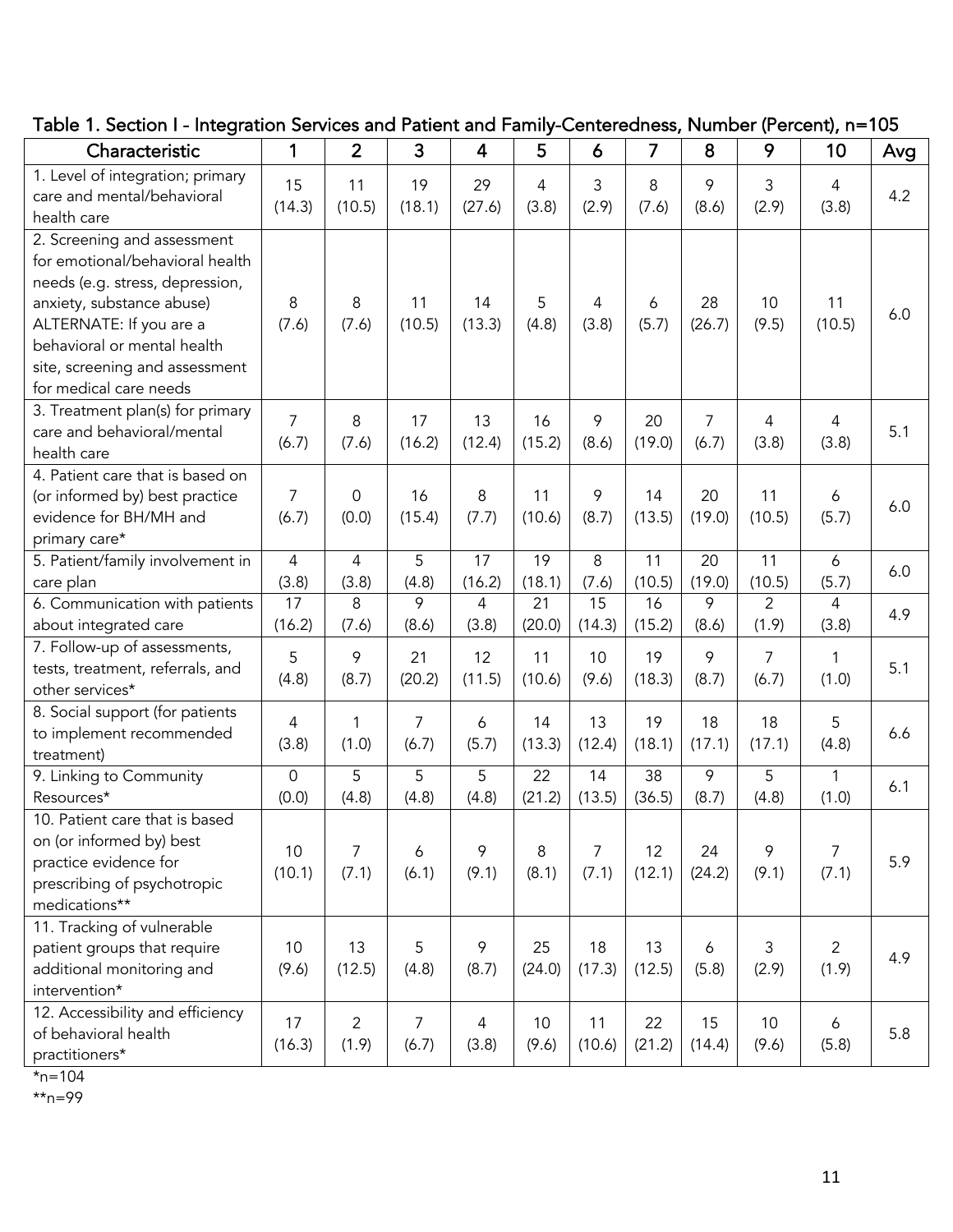| Characteristic                   | 1      | $\overline{2}$ | 3      | $\overline{4}$ | 5      | 6      | 7      | 8      | 9              | 10    | Avg |
|----------------------------------|--------|----------------|--------|----------------|--------|--------|--------|--------|----------------|-------|-----|
| 1. Organizational leadership for | 1      | 1              | 5      | 9              | 15     | 12     | 11     | 28     | 12             | 9     | 6.7 |
| integrated care*                 | (1.9)  | (1.0)          | (4.8)  | (8.7)          | (14.4) | (11.5) | (10.6) | (26.9) | (11.5)         | (8.7) |     |
| 2. Patient care team for         | 12     | 11             | 8      | 23             | 13     | 10     | 8      | 11     | 3              | 5     | 4.8 |
| implementing integrated care*    | (11.5) | (10.6)         | (7.7)  | (22.1)         | (12.5) | (9.6)  | (7.7)  | (10.6) | (2.9)          | (4.8) |     |
| 3. Providers' engagement with    | 7      | 4              | 8      | 8              | 23     | 22     | 13     | 12     | $\mathcal{P}$  | 5     | 5.5 |
| integrated care ("buy-in")*      | (6.7)  | (3.8)          | (7.7)  | (7.7)          | (22.1) | (21.2) | (12.5) | (11.5) | (1.9)          | (4.8) |     |
| 4. Continuity of care between    | 5      | 7              | 9      | 14             | 27     | 15     | 11     | 13     | 3              |       |     |
| primary care and                 | (4.8)  | (6.7)          | (8.6)  | (13.3)         | (25.7) | (14.3) | (10.5) | (12.4) | (2.9)          | (1.0) | 5.2 |
| behavioral/mental health         |        |                |        |                |        |        |        |        |                |       |     |
| 5. Coordination of referrals and | 3      | 15             | 13     | 22             | 10     | 18     | 16     | 6      | $\overline{2}$ | 0     | 4.7 |
| specialists                      | (2.9)  | (14.3)         | (12.4) | (21.0)         | (9.5)  | (17.1) | (15.2) | (5.7)  | (1.9)          | (0.0) |     |
| 6. Data systems/patient records* | 3      | 14             | 10     | 27             | 13     | 9      | 5      | 7      | 7              | 9     | 5.1 |
|                                  | (2.9)  | (13.5)         | (9.6)  | (26.0)         | (12.5) | (8.7)  | (4.8)  | (6.7)  | (6.7)          | (8.7) |     |
| 7. Patient/family input to       | 3      | 14             | 29     | 20             | 9      | 11     | 12     | 6      | $\Omega$       | 1     |     |
| integration management           | (2.9)  | (13.3)         | (27.6) | (19.0)         | (8.6)  | (10.5) | (11.4) | (5.7)  | (0.0)          | (1.0) | 4.3 |
| 8. Physician, team, and staff    | 13     | 24             | 22     | 7              | 16     | 4      | 11     | 4      | 3              |       |     |
| education and training for       | (12.4) | (22.9)         | (21.0) | (6.7)          | (15.2) | (3.8)  | (10.5) | (3.8)  | (2.9)          | (1.0) | 3.9 |
| integrated care                  |        |                |        |                |        |        |        |        |                |       |     |
| 9. Funding sources/resources**   | 27     | 9              | 17     | 10             | 9      | 8      | 8      | 3      | 3              | 6     | 4.0 |
|                                  | (27.0) | (9.0)          | (17.0) | (10.0)         | (9.0)  | (8.0)  | (8.0)  | (3.0)  | (3.0)          | (6.0) |     |

Table 2. Section II – Practice/Organization, Number (Percent), n=105

 $*_{n=104}$ 

 $***n=100$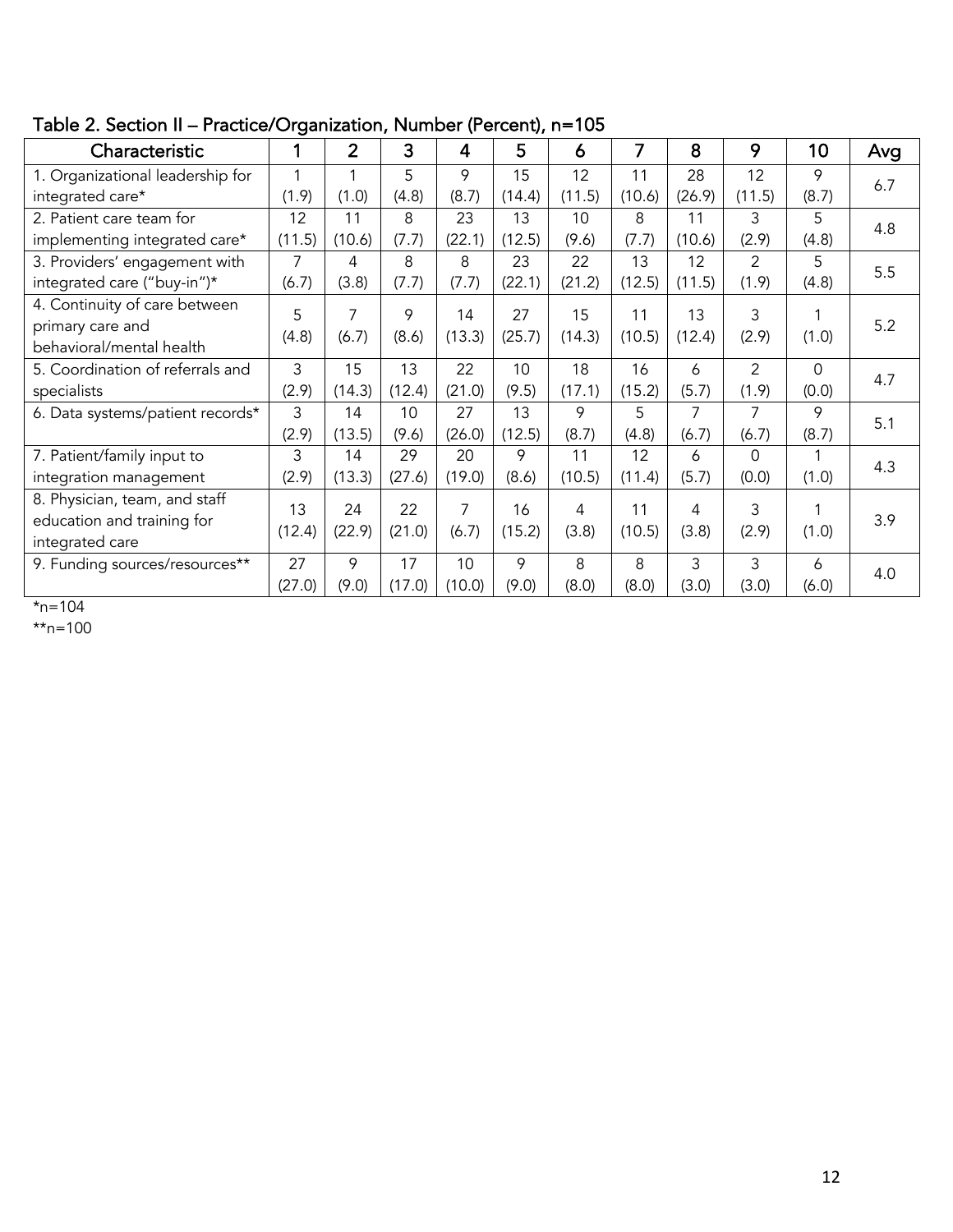The MeHAF Site Self-Assessment (SSA) Survey can be found on page 61 of the Partner Reporting Guide.

| Organization                       | <b>Strategy 3.1</b> | <b>Strategy 3.2</b> |
|------------------------------------|---------------------|---------------------|
| Center for Human Services          | X                   |                     |
| Compass Health                     | X                   | X                   |
| <b>Family Care Network</b>         | X                   |                     |
| <b>Island County</b>               | $\times$            |                     |
| <b>Island Hospital</b>             | $\times$            | X                   |
| Lake Whatcom Center                | $\times$            | X                   |
| Mt. Baker Planned Parenthood       | X                   | X                   |
| PeaceHealth                        | X                   |                     |
| Pioneer Human Services             |                     | X                   |
| Planned Parenthood of the Great    | X                   |                     |
| Northwest and the Hawaiian Islands |                     |                     |
| Providence Health                  | X                   |                     |
| Sea Mar Community Health Centers   | $\times$            | $\times$            |
| <b>Skagit Pediatrics</b>           | X                   |                     |
| <b>Sunrise Services</b>            | X                   | X                   |
| Swedish Edmonds                    | X                   |                     |
| <b>Tulalip Health Systems</b>      | X                   |                     |
| Unity Care NW                      | X                   | X                   |
| Whidbey General Hospital           | X                   |                     |

Appendix A: North Sound ACH Partners Committed to Bi-Directional Integration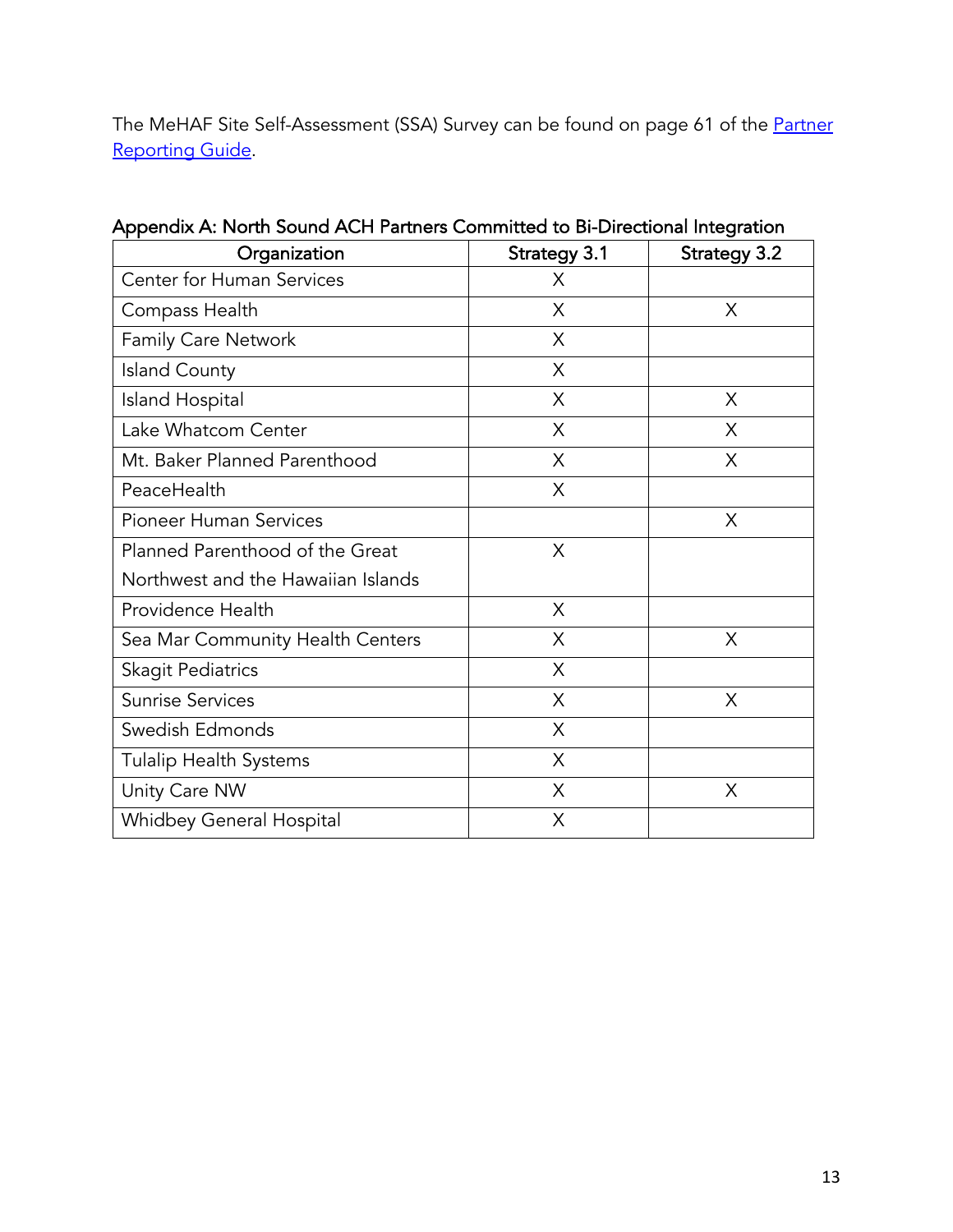| <b>Organization Name</b>         | <b>Site Name</b>                                    |  |  |  |
|----------------------------------|-----------------------------------------------------|--|--|--|
| <b>Center for Human Services</b> | CHS Edmonds - Pacific Commons                       |  |  |  |
| <b>Center for Human Services</b> | <b>CHS Everett - Silver Lake</b>                    |  |  |  |
| Compass Health                   | Aurora House (RTF)                                  |  |  |  |
| Compass Health                   | <b>Bailey Center - Adult Services</b>               |  |  |  |
| Compass Health                   | <b>Bailey Center - Intensive Outpatient</b>         |  |  |  |
| Compass Health                   | <b>Bailey Center - PACT</b>                         |  |  |  |
| Compass Health                   | Coupeville Outpatient                               |  |  |  |
| Compass Health                   | Dawson Place                                        |  |  |  |
| Compass Health                   | Everett - Child & Family Clinic                     |  |  |  |
| Compass Health                   | Everett - Children's Intensive Services             |  |  |  |
| Compass Health                   | Greenhouse (RTF)                                    |  |  |  |
| Compass Health                   | Harbor Station (Island Children's Intensive)        |  |  |  |
| Compass Health                   | Haven House (RTF)                                   |  |  |  |
| Compass Health                   | Lynnwood - Adult Services                           |  |  |  |
| Compass Health                   | Lynnwood - Child & Family Clinic                    |  |  |  |
| Compass Health                   | Marysville - Adult Services                         |  |  |  |
| Compass Health                   | Monroe - Child & Family Clinic                      |  |  |  |
| Compass Health                   | Monroe WISe (Children's Intensive)                  |  |  |  |
| Compass Health                   | Mount Vernon - Adult Services                       |  |  |  |
| Compass Health                   | Mount Vernon - Children & Family Clinic             |  |  |  |
| Compass Health                   | Mount Vernon - E Fir St - WISe Children's Intensive |  |  |  |
| Compass Health                   | Mount Vernon - PACT Services                        |  |  |  |
| Compass Health                   | Mukilteo E & T                                      |  |  |  |

# Appendix B: North Sound ACH Sites Implementing Bi-directional Integration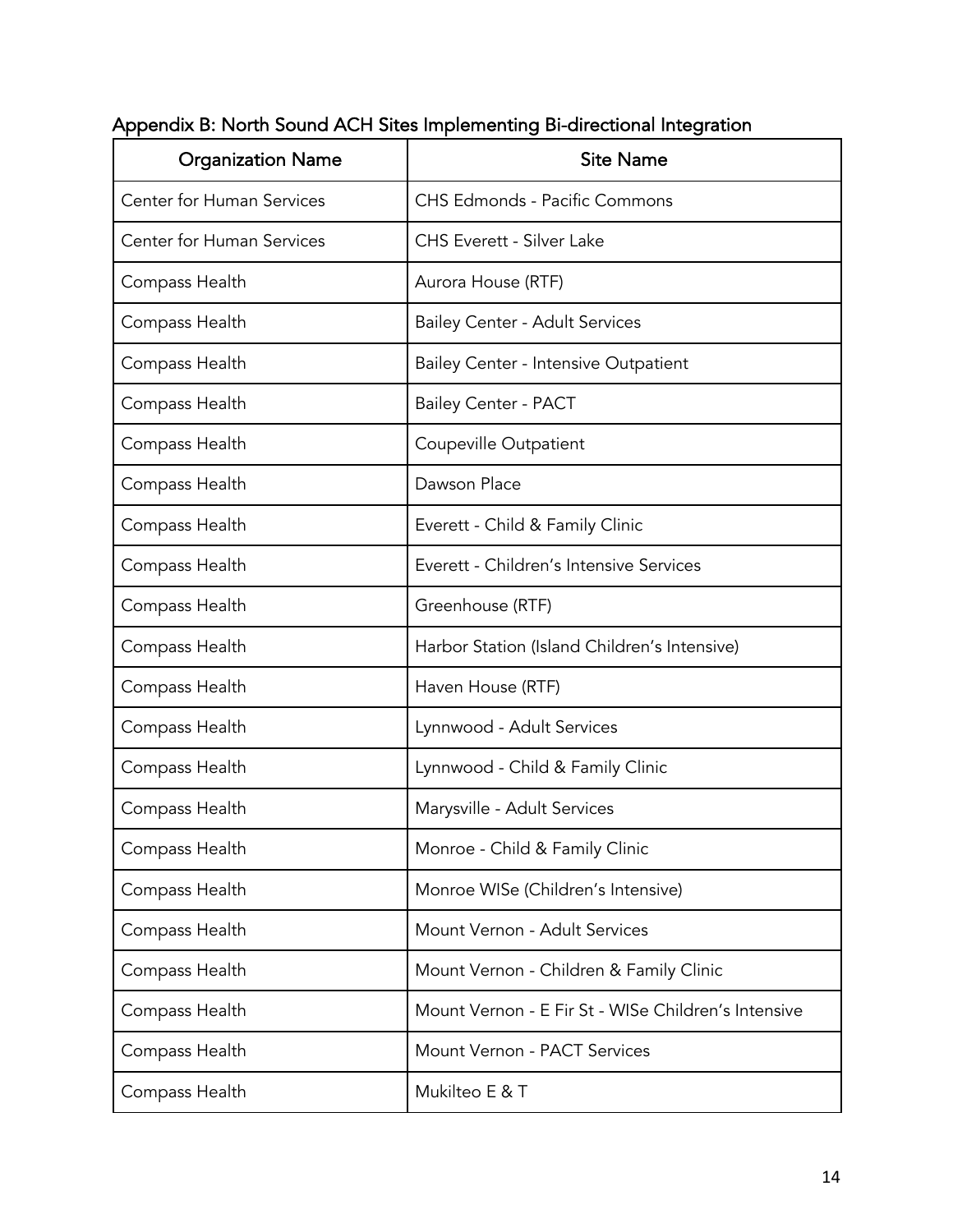| Compass Health              | San Juan Island Outpatient                      |
|-----------------------------|-------------------------------------------------|
| Compass Health              | San Juan Island WISe Children's Intensive       |
| Compass Health              | Smokey Point - Child & Family Clinic            |
| Compass Health              | Snohomish - Adult Services                      |
| Compass Health              | Snohomish Triage Center                         |
| Compass Health              | Whatcom - Cordata (WISe & CPIT)                 |
| Compass Health              | Whatcom - McLeod                                |
| Compass Health              | <b>Whatcom Triage Center</b>                    |
| <b>Family Care Network</b>  | North Sound Family Medicine                     |
| Island County of Washington | <b>Island County Human Services</b>             |
| Island County of Washington | Island County Nursing Admin/Main Office         |
| Island County of Washington | Pediatric Associates of Whidbey Island - Cabot  |
| Island County of Washington | Pediatric Associates of Whidbey Island - Layton |
| Island Hospital             | <b>Anacortes Family Medicine</b>                |
| Island Hospital             | <b>Fidalgo Medical Associates</b>               |
| Lake Whatcom Center         | Agage Heights ALF                               |
| Lake Whatcom Center         | Alabama ALF                                     |
| Lake Whatcom Center         | <b>Baker Creek ALF</b>                          |
| Lake Whatcom Center         | Lake Whatcom Residential & Treatment Center     |
| Mt Baker Planned Parenthood | Bellingham Health Center                        |
| Mt Baker Planned Parenthood | Friday Harbor Health Center                     |
| Mt Baker Planned Parenthood | Mt Vernon Health Center                         |
| PeaceHealth                 | <b>Cancer Center</b>                            |
| PeaceHealth                 | Center for Senior Health                        |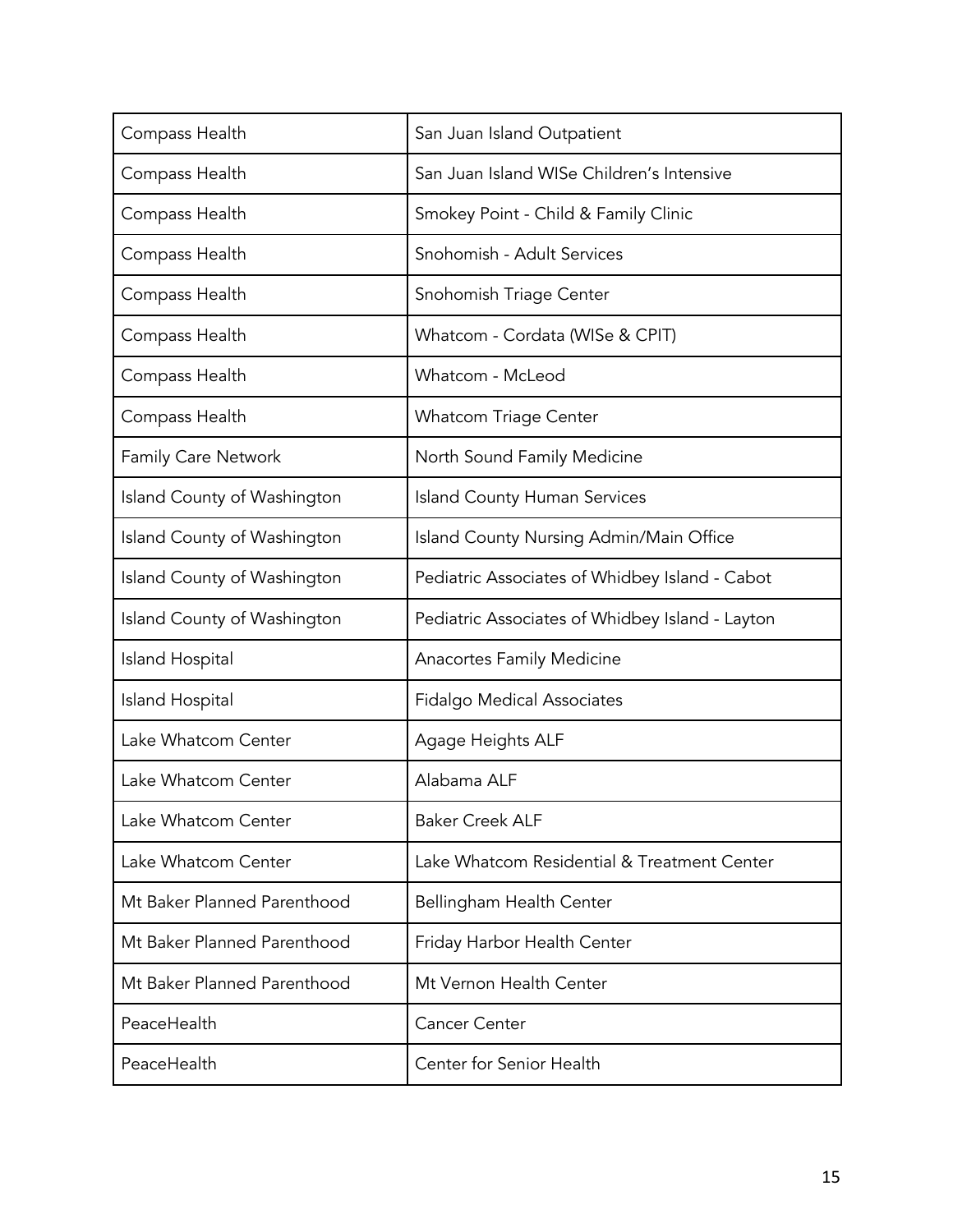| PeaceHealth                                                       | Childbirth Center                                  |
|-------------------------------------------------------------------|----------------------------------------------------|
| PeaceHealth                                                       | <b>Family Medicine</b>                             |
| PeaceHealth                                                       | Medical Group Cordata Main                         |
| PeaceHealth                                                       | Medical Group Friday Harbor                        |
| PeaceHealth                                                       | <b>Peacelsland Medical Center</b>                  |
| PeaceHealth                                                       | United General Medical Center                      |
| <b>Pioneer Human Services</b>                                     | Pioneer Center North                               |
| <b>Pioneer Human Services</b>                                     | <b>Phoenix Recovery Services</b>                   |
| Pioneer Human Services                                            | <b>Skagit County Crisis Center</b>                 |
| Pioneer Human Services                                            | <b>Whatcom Community Detox</b>                     |
| Planned Parenthood of the Great<br>Northwest and Hawaiian Islands | <b>Everett Health Center</b>                       |
| Planned Parenthood of the Great<br>Northwest and Hawaiian Islands | Lynnwood Health Center                             |
| Planned Parenthood of the Great<br>Northwest and Hawaiian Islands | Marysville Health Center                           |
| Providence Health and Services                                    | Providence Family Medicine - Lynnwood              |
| Providence Health and Services                                    | Providence Family Medicine - Snohomish Clinic      |
| Providence Health and Services                                    | Providence Gynecologic Oncology - Everett          |
| <b>Providence Health and Services</b>                             | Providence Harbour Point Clinic - Mukilteo         |
| Providence Health and Services                                    | Providence Medical Group Marysville Clinic         |
| Providence Health and Services                                    | Providence Medical Group Mill Creek Clinic         |
| Providence Health and Services                                    | Providence Medical Group Monroe Clinic             |
| <b>Providence Health and Services</b>                             | Providence Medical Group North Everett Clinic      |
| <b>Providence Health and Services</b>                             | Providence Mill Creek Commons                      |
| Providence Health and Services                                    | Providence Pavilion for Women & Children - Everett |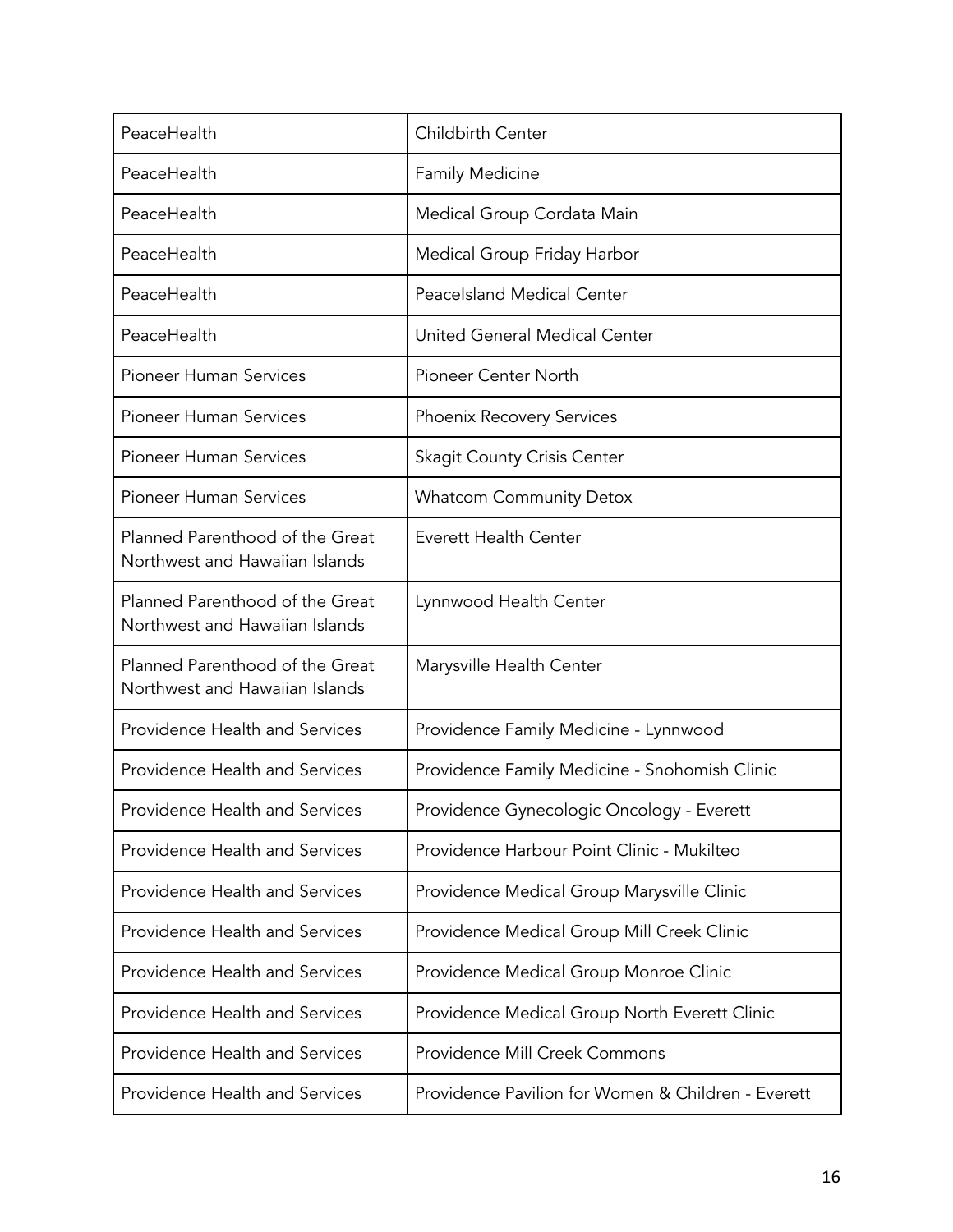| Sea Mar Community Health Center | Sea Mar Bellingham Medical Center                               |
|---------------------------------|-----------------------------------------------------------------|
| Sea Mar Community Health Center | Sea Mar Concrete Medical Clinic                                 |
| Sea Mar Community Health Center | Sea Mar Everett                                                 |
| Sea Mar Community Health Center | Sea Mar Everett Behavioral Health                               |
| Sea Mar Community Health Center | Sea Mar Marysville Medical Clinic                               |
| Sea Mar Community Health Center | Sea Mar Mt. Vernon Behavioral Health Clinic - College<br>Way    |
| Sea Mar Community Health Center | Sea Mar Mt. Vernon Behavioral Health Clinic - Old<br>Highway 99 |
| Skagit Pediatrics               | <b>Skagit Pediatrics</b>                                        |
| <b>Sunrise Services</b>         | Community Behavioral Health - Bellingham                        |
| <b>Sunrise Services</b>         | Community Behavioral Health - Concrete                          |
| <b>Sunrise Services</b>         | Community Behavioral Health - Coupeville                        |
| <b>Sunrise Services</b>         | Community Behavioral Health - Everett                           |
| <b>Sunrise Services</b>         | Community Behavioral Health - Mountlake Terrace                 |
| <b>Sunrise Services</b>         | Community Behavioral Health - Mt Vernon - E College<br>Way      |
| <b>Sunrise Services</b>         | Community Behavioral Health - Mt Vernon - S 2nd St              |
| <b>Sunrise Services</b>         | Community Behavioral Health - Oak Harbor                        |
| <b>Sunrise Services</b>         | Community Behavioral Health - Sedro Woolley                     |
| <b>Sunrise Services</b>         | Community Behavioral Health - Stanwood                          |
| <b>Sunrise Services</b>         | Sunrise Community Mental Health - 1021                          |
| Swedish Edmonds                 | Swedish Edmonds Primary Care                                    |
| Swedish Edmonds                 | Swedish Pediatrics - Edmonds                                    |
| Tulalip Tribes of Washington    | Tulalip Child Youth and Family                                  |
| Tulalip Tribes of Washington    | Tulalip Family Services (Behavioral Health & Recovery)          |